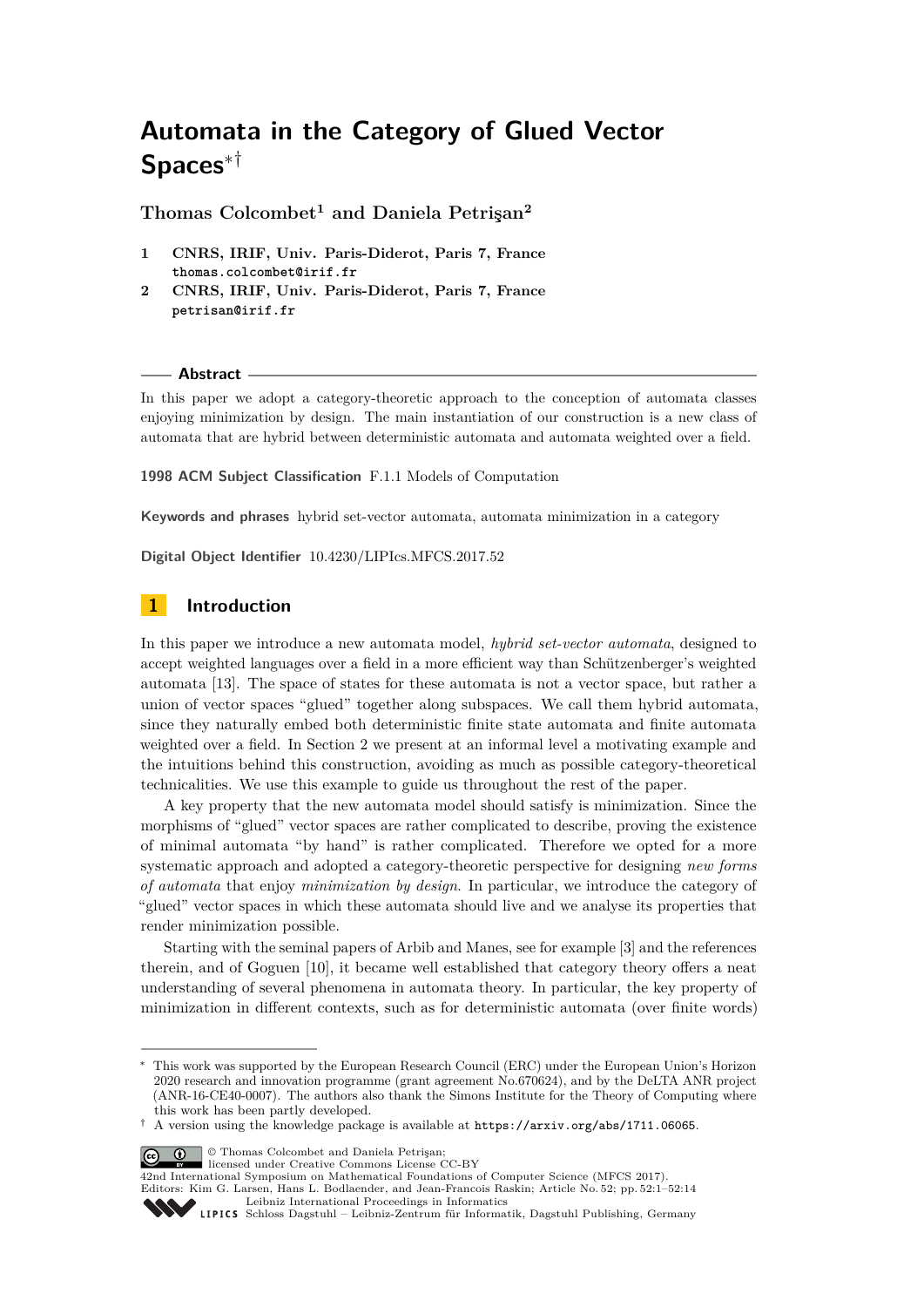## **52:2 Automata in Glued Vector Spaces**

and Schützenberger's automata weighted over fields [\[13\]](#page-13-0), arises from the same categorical reasons (existence of some limits/colimits and an (epi,mono)-factorization system [\[3\]](#page-12-0)).

There is a long tradition of seeing automata either as algebras or coalgebras for a functor. However, in the case of deterministic automata, the algebraic view does not capture the accepting states, while the coalgebraic view does not capture the initial state. In the coalgebraic setting one needs to consider the so-called pointed coalgebras, see for example [\[1\]](#page-12-1), where minimal automata are modelled as well-pointed coalgebras. The dual perspective of automata seen as both algebras or coalgebras, as well as the duality between reachability and observability, has been explored more recently in papers such as [\[4,](#page-12-2) [5,](#page-12-3) [6\]](#page-12-4).

Here we take yet another approach to defining automata in a category. The reader acquainted with category theory will recognise that we see automata as functors from an input category (that specifies the type of the machines under consideration, which in this paper is restricted to word automata) to a category of output values. We show that the next ingredients are sufficient to ensure minimization: the existence of an initial and of a final automaton for a language, and a factorization system on the category in which we interpret our automata.

For example, deterministic and weighted automata over a field are obtained by considering as output categories the categories Set of sets and functions and Vec of vector spaces and linear maps, respectively. Since Set and Vec have all limits and colimits, it is very easy to prove the existence of initial and final automata accepting a given language. In both cases, the minimal automaton for a language is obtained by taking an epi-mono factorization of the unique arrow from the initial to the final automaton.

Notice that the initial and the final automata have infinite (-dimensional) state sets (spaces). If the language at issue is regular, that is, if the unique map from the initial to the final automaton factors through a finite (-dimensional) automaton then, automatically, the minimal automaton will also be finite (-dimensional). However, this relies on very specific properties of the categories of sets and vector spaces, namely on the fact that the full subcategories  $\mathsf{Set}_{\mathsf{fin}}$  of finite sets and  $\mathsf{Vec}_{\mathsf{fin}}$  of finite dimensional vector spaces are closed in Set, respectively in Vec, under both quotients and subobjects.

Coming back to hybrid set-vector automata, we define them as word automata interpreted in an output category  $Glue(Vec)$  which we obtain as the completion of Vec under certain colimits, and can be described at an informal level as "glueings" of arbitrary vector spaces. The definition of this form of cocompletion  $\text{Glue}(\mathcal{C})$  of a category  $\mathcal C$  is the subject of Section [4.](#page-9-0)

We are interested in those hybrid automata for which the state object admits a finitary description, which intuitively can be described as *finite* glueings of *finite dimensional* spaces. For this reason we will consider the subcategory  $\text{Glue}_{fin}(\text{Vec}_{fin})$  of  $\text{Glue}(\text{Vec})$ . It turns out that Gluefin(Vecfin) is closed under quotients in Glue(Vec) but, crucially, *it is not closed under subobjects*. For example, a glueing of infinitely many one-dimensional spaces is a subobject of a two-dimensional space, but only the latter is an object of  $Gluef_{in}(Vec_{fin})$ .

This is the motivation for introducing a notion of  $(E_S, M_S)$ -factorization of a category C *through a subcategory* S. This is a refinement of the classical notion of factorization system on  $\mathcal C$  and is used for isolating the semantical computations (in  $\mathcal C$ ) from the automata themselves (with an object from  $S$  as "set of configurations").<sup>[1](#page-1-0)</sup> We show how it provides a minimization of "S-automata for representing C-languages". A concrete instance of this is a factorization system on Glue(Vec) through Glue<sub>fin</sub>(Vec<sub>fin</sub>), which plays a crucial role in proving the

<span id="page-1-0"></span><sup>1</sup> This distinction is usually not necessary, and we are not aware of its existence in the literature. It is crucial for us, thus we cannot use already existing results from the coalgebraic literature, e.g. [\[1\]](#page-12-1).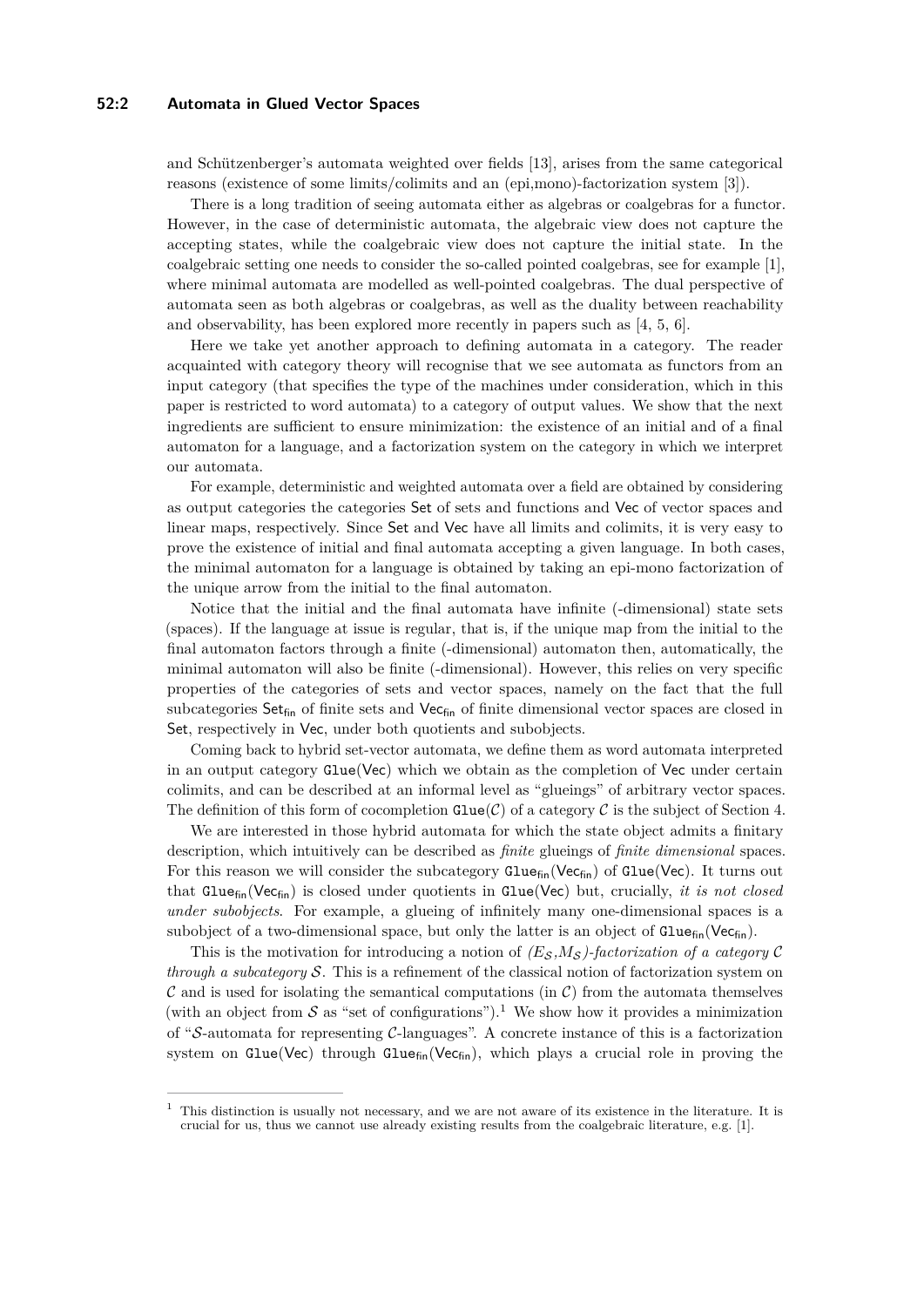existence of minimal  $Gluef_{in}(Vec_{fin})$ -automata for recognizing weighted languages.

The rest of the paper is organised as follows. We first develop a motivating example of a hybrid set-vector space automaton in Section [2.](#page-2-0) We then identify in Section [3](#page-5-0) the categorytheoretic ingredients that are sufficient for a class of automata to enjoy minimization. We then turn to our main contribution, namely the description and the study of the properties of (finite-)mono-diagrams in a category, in Section [4.](#page-9-0) We conclude in Section [5](#page-11-0) with a discussion of some of the design choices we made in this paper.

## <span id="page-2-0"></span>**2 The hybridisation of deterministic finite state and vector automata**

In this section, we (rather informally) describe the motivating example of this paper: the construction of a family of automata that naturally extends both deterministic finite state automata and finite automata weighted over a field in the sense of Schützenberger (i.e., automata in the category of finite vector spaces). The intuition should then support the categorical constructions that we develop in the subsequent sections.

**Set automata (deterministic automata).** Let us fix ourselves an alphabet A. A *deterministic automaton* (or *set automaton*) is a tuple

$$
\mathcal{A} = (Q, i, f, (\delta_a)_{a \in \mathbf{A}}),
$$

in which *Q* is a *set of states*, *i* is a map from a one element set  $1 = \{0\}$  to *Q* (i.e. an *initial state*), *f* is a map from *Q* to a two elements set  $2 = \{0, 1\}$  (i.e. a *set of accepting states*), and  $\delta_a$  is a map from *Q* to itself for all letters  $a \in A$ . Given a word  $u = a_1 \ldots a_n$ , the automaton *accepts* the map  $\llbracket \mathcal{A} \rrbracket(u)$ :  $1 \rightarrow 2$  defined as:

 $[\![\mathcal{A}]\!](u) = f \circ \delta_u \circ i$  where  $\delta_{a_1...a_n} = \delta_{a_n} \circ \cdots \circ \delta_{a_1}$ .

We recognize here the standard definition of a deterministic automaton, in which a word *u* is accepted if the map  $\llbracket \mathcal{A} \rrbracket(u)$  is the constant 1, and rejected if it is the constant 0.

**Vector space automata (automata weighted over a field).** Now, we can use the same definition of an automaton, this time with *Q* a vector space (over, say, the field R), *i* a linear map from  $\mathbb R$  to  $Q$ ,  $f$  a linear map from  $Q$  to  $\mathbb R$  (seen as a  $\mathbb R$ -vector space as usual), and  $\delta_a$  a linear map from *Q* to itself. In other words, we have used the same definition, but this time in the category of vector spaces. Given a word  $u$ , a vector space automaton  $A$  computes  $\llbracket \mathcal{A} \rrbracket(u) : \mathbb{R} \to \mathbb{R}$  as the composite described above. Since a linear map from  $\mathbb{R}$  to  $\mathbb{R}$  is only determined by the image of 1, this automaton can be understood as associating to each input word *u* the real number  $\llbracket \mathcal{A} \rrbracket(u)(1)$ . We will informally refer to such automata in this section as *vector space automata*. Let us provide an example.

**Leading example.** For a word  $u \in \{a, b, c\}^*$  let  $|u|_a$  denote the number of occurrences of the letter *a* in *u*. Let us compute the map *F* which, given a word  $u \in \{a, b, c\}^*$ , outputs  $2^{|u|_a}$ if it contains an even number of *b*'s and no *c*'s, and 0 in all other cases. This is achieved with the vector space automaton  $\mathcal{A}^{\text{vec}} = (Q^{\text{vec}} = \mathbb{R}^2, i^{\text{vec}}, f^{\text{vec}}, \delta^{\text{vec}})$  where for all  $x, y \in \mathbb{R}$ ,

$$
i^{\text{vec}}(x) = (x, 0), \qquad \qquad \delta_a^{\text{vec}}(x, y) = (2x, 2y), \qquad \qquad \delta_b^{\text{vec}}(x, y) = (y, x),
$$
  

$$
f^{\text{vec}}(x, y) = x, \qquad \qquad \delta_c^{\text{vec}}(x, y) = (0, 0).
$$

One easily checks that indeed  $[\mathcal{A}^{\text{vec}}](u)(1) = F(u)$  for all words  $u \in \mathbb{A}^*$ .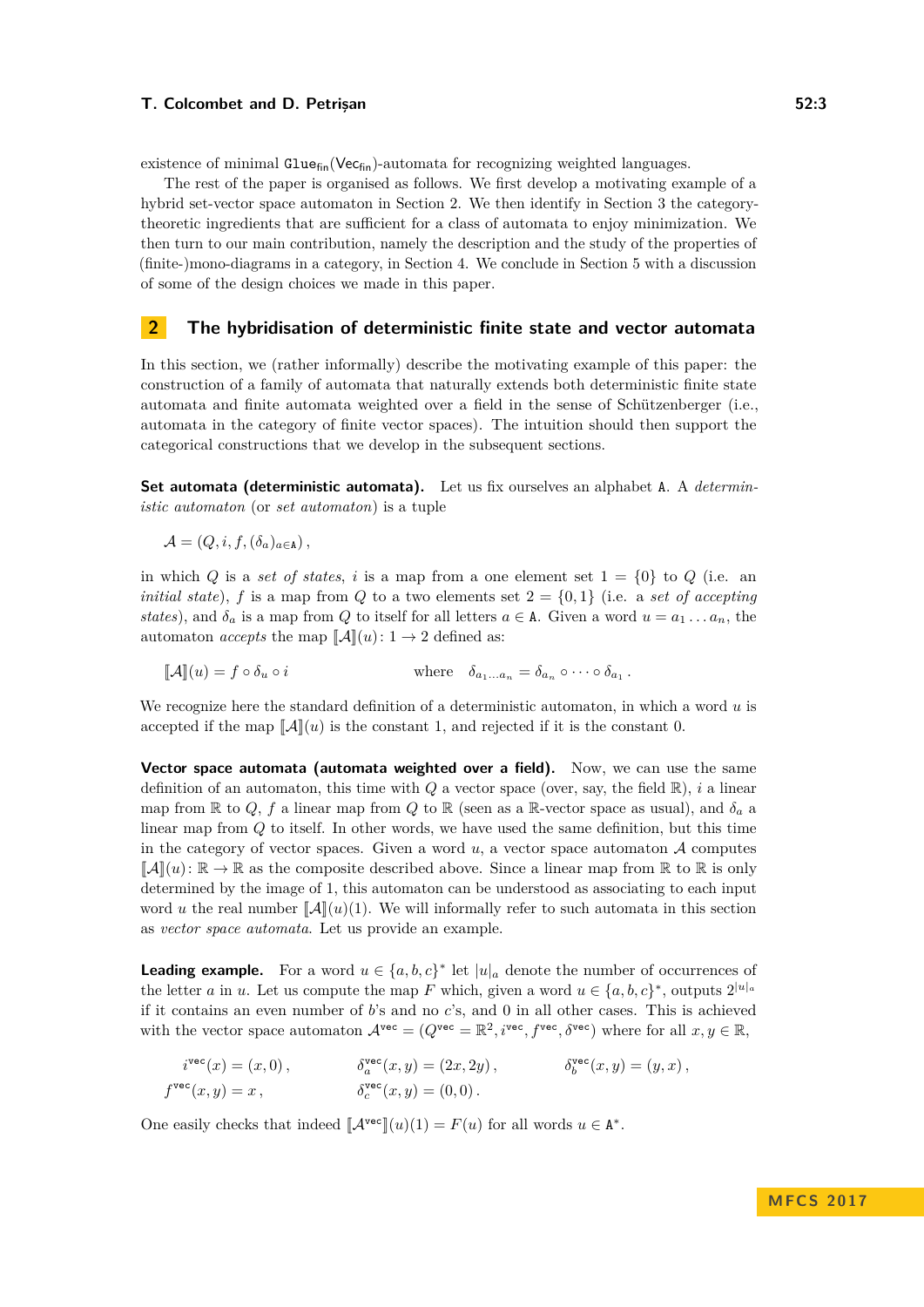## **52:4 Automata in Glued Vector Spaces**

**Can we do better?** It is well known from Schützenberger's seminal work that the vector space automaton  $A^{vec}$  is minimal, both in an algebraic sense (to be described later) as well as at an intuitive level in the sense that no vector space automaton could recognize *F* with a dimension one vector space as configuration space:  $\mathcal{A}^{\text{vec}}$  is "dimension minimal."

However, let us think for one moment on how one would "implement" the function *F* as an online device that would get letters as input, and would modify its internal state accordingly. Would we implement concretely  $\mathcal{A}^{\text{vec}}$  directly? Probably not, since there is a more economic<sup>[2](#page-3-0)</sup> way to obtain the same result: we can maintain  $2^m$  where m is the number of *a*'s seen so far, together with one bit for remembering whether the number of *b*'s is even or odd. Such an automaton would start with 1 in its unique real valued register. Each time an *a* is met, the register is doubled, each time *b* is met, the bit is reversed, and when *c* is met, the register is set to 0. At the end of the input word, the automaton would output 0 or the value of the register depending on the current value of the bit. If we consider the configuration space that we use in this encoding, we use  $\mathbb{R} \oplus \mathbb{R}$  instead of  $\mathbb{R} \times \mathbb{R}$ . Can we define an automata model that would faithfully implement this example?

**A first generalization: disjoint unions of vector spaces.** A way to achieve this is to interpret the generic notion of automata in the category of finite disjoint unions of vector spaces (*duvs*). One way to define such a *finite disjoint unions of vector spaces* is to use a finite set N of '*indices*'  $p, q, r \ldots$ , and to each index  $p$  associate a vector space  $V_p$ . The 'space' represented is then  $\{(p, \vec{v}) \mid p \in N, \vec{v} \in V_p\}$ . A 'map' between duvs represented by  $(N, V)$ and  $(N', V')$  is then a pair  $h: N \to N'$  together with a linear map  $f_p$  from  $V_p$  to  $V'_{h(p)}$  for all  $p \in N$ . It can be seen as mapping each  $(p, \vec{v}) \in N \times V_p$  to  $(h(p), f_p(\vec{v}))$ . Call this a *duvs map*. Such duvs maps are composed in a natural way. This defines a category, and hence we can consider *duvs automata* which are automata with a duvs for its state space, and transitions implemented by duvs maps.

For instance, we can pursue with the computation of *F* and provide a duvs automaton  $\mathcal{A}^{\text{duvs}} = (Q^{\text{duvs}}, i^{\text{duvs}}, f^{\text{duvs}}, \delta^{\text{duvs}})$  where  $Q^{\text{duvs}} = \{(s, x) | s \in \{\text{even}, \text{odd}\}, x \in \mathbb{R}\}$  (considered as a disjoint union of vector spaces with indices even and odd and all associated vector spaces  $V_{\text{even}} = V_{\text{odd}} = \mathbb{R}$ ). The maps can be conveniently defined as follows:

$$
\begin{array}{llll} i^{\rm{duvs}}(x)=(\text{even},x) & \delta_a^{\rm{duvs}}(\text{even},x)=(\text{even},2x) & \delta_a^{\rm{duvs}}(\text{odd},x)=(\text{odd},2x) \\ f^{\rm{duvs}}(\text{even},x)=x & \delta_b^{\rm{duvs}}(\text{even},x)=(\text{odd},x) & \delta_b^{\rm{duvs}}(\text{odd},x)=(\text{even},x) \\ f^{\rm{duvs}}(\text{odd},x)=0 & \delta_c^{\rm{duvs}}(\text{even},x)=(\text{even},0) & \delta_c^{\rm{duvs}}(\text{odd},x)=(\text{odd},0) \end{array}
$$

This automaton computes the expected *F*. It is also obvious that such automata over finite disjoint unions of vector spaces generalize both deterministic finite state automata (using only 0-dimensional vector spaces), and vector space automata (using only one index). However, is it the joint generalization that we hoped for? The answer is no...

**Minimization of duvs automata.** We could think that the above automaton  $\mathcal{A}^{\text{duvs}}$  is minimal. However, it involved some arbitrary decisions when defining it. This can be seen in the fact that when  $\delta_c^{\text{duvs}}$  is applied, we chose to not change the index (and set to null the real value): this is arbitrary, and we could have exchanged even and odd, or fixed it abitrarily to even, or to odd. All these *variants* would be equally valid for computing *F*.

<span id="page-3-0"></span><sup>&</sup>lt;sup>2</sup> Under the reasonable assumption that maintaining a real is more costly than maintaining a bit.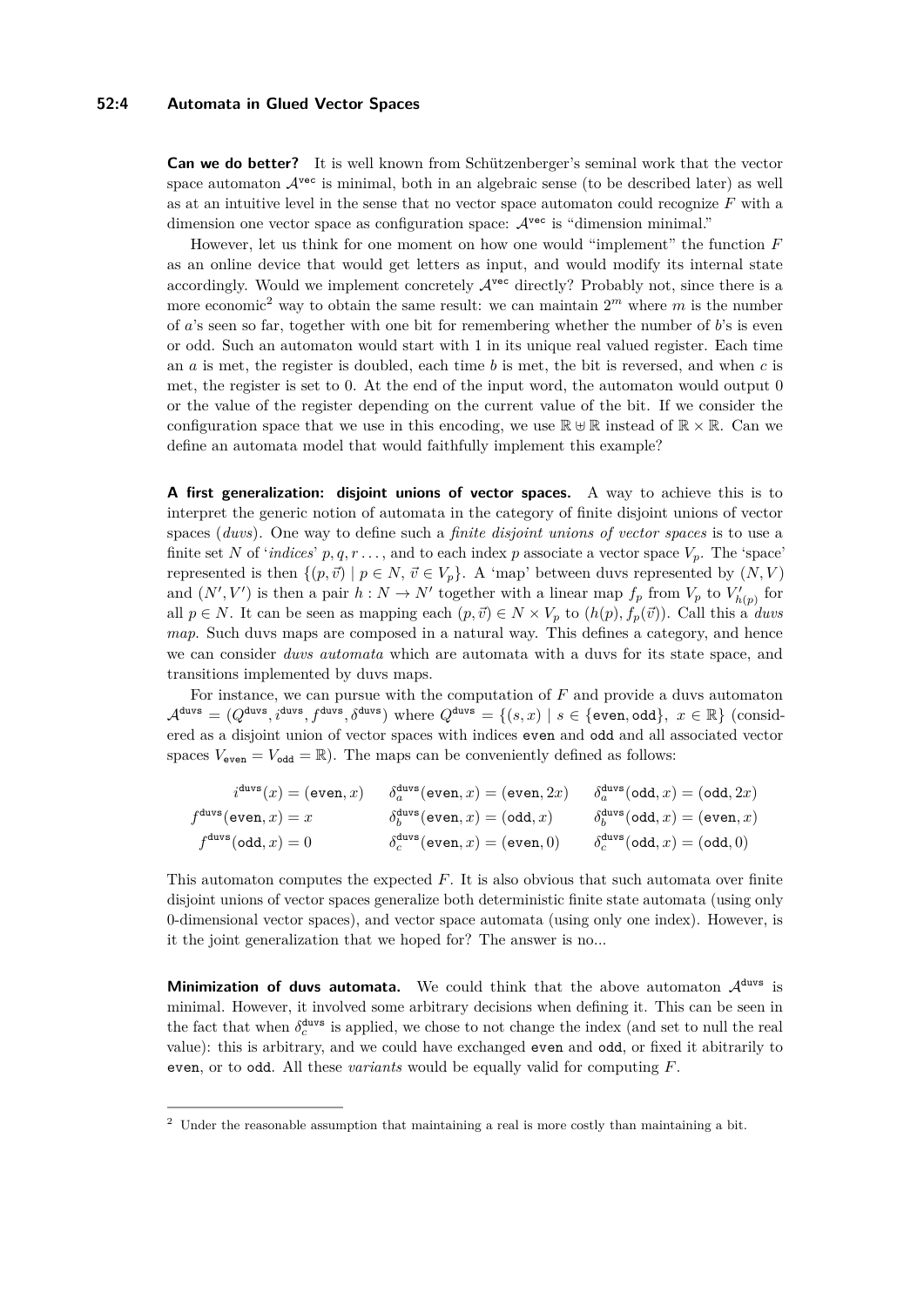#### **T. Colcombet and D. Petrisan 62:5** and 52:5

It is a bit difficult at this stage to explain the non-minimality of these automata since we did not introduce the proper notions yet. Let us try at a high level, invoking some standard automata-theoretic concepts. The first remark is that every configuration in *Q*duvs is 'reachable' in this automaton: indeed  $(\text{even}, x) = i^{\text{duvs}}(x)$  and  $(\text{odd}, x) = \delta_b^{\text{duvs}} \circ i^{\text{duvs}}(x)$  for all  $x \in \mathbb{R}$ . Hence there is no hope to improve the automaton  $\mathcal{A}^{\text{duvs}}$  or one of its variants by some form of 'restriction to its reachable configurations'. Only 'quotienting of configurations' remains. However, one can show that none among  $\mathcal{A}^{\text{duvs}}$  and the variants mentioned above is the quotient of another. Keeping in mind the Myhill-Nerode equivalence, we should instead merge the configurations (even*,* 0) and (odd*,* 0) since these are observationally equivalent:

$$
f^{\text{duvs}} \circ \delta_u^{\text{duvs}}(\text{even},0) = 0 = f^{\text{duvs}} \circ \delta_u^{\text{duvs}}(\text{odd},0) \qquad \text{for all words } u \in \mathbf{A}^*.
$$

However, the quotient duvs obtained by merging (even*,* 0) and (odd*,* 0), albeit not very intuitive, consists of one index associated to a two dimensional vector space, which is essentially an indexed version of the vector space automaton  $\mathcal{A}^{\text{vec}}$  computed before. At this stage, we understand that minimising in the category of duvs is not very helpful, as we do not obtain the desired optimisation.

**How to proceed from here.** The only reasonable thing to do is indeed to merge (even*,* 0) and (odd*,* 0), but we have to be more careful about the precise meaning of 'quotient'. A possibility is to add explicitly equivalence classes in the definition of the automaton. However, category theory provides useful concepts and terminology for defining these objects: colimits, and more precisely the free co-completion of a category. In the previous paragraph, we have shown that the category of duvs – which is itself the free completion of Vec with respect to finite coproducts  $-$  is not a good ambient category for our purposes. We need more colimits, so that the notion of 'quotient' is further refined. At the other extreme, we could consider the free completion with respect to all colimits, which, informally, consists of objects obtained from the category using copying and gluing. We will explain later in Section [5](#page-11-0) why we choose to not use this completion. Intuitively, by adding all colimits we glue the vector spaces "too much", and not only we loose a geometric intuition of the objects we are dealing with, but we may run into actual technical problems when it comes the existence of minimal automata.

Instead, we restrict our attention to a class of colimits (which strictly contains coproducts) for which different spaces in the colimit can be "glued" together along subspaces, but which do not contain implicit self folding (i.e., such that an element of a vector space is not glued to a distinct element of the same vector space, directly or indirectly). E.g., we can describe 'two one-dimensional spaces, the 0-dimensional subspaces of which are identified through a linear bijection'. In this way we obtain the new category of *glued vector spaces* and *hybrid set-vector space automata*, corresponding to Glue(Vec)-automata in the rest of the paper.

Generic arguments of colimits provide the language for describing these objects, but do not solve the question of minimality. In particular, we are interested in automata whose space of configurations is a *finite* colimit belonging to the class described above. The categorical development in this work addresses the minimization problem for hybrid automata.

**An intuition in the case of gluing of vector spaces.** In the case of gluing of vector spaces, it is possible to isolate a combinatorial statement that plays a crucial role in the existence of minimal hybrid set-vector automata:

*(a)* Any subset of a finite-dimensional vector space admits a minimal cover as a finite union of subspaces. *(b)* Furthermore, there is a unique such cover which is a union of subspaces which are incomparable with respect to inclusion.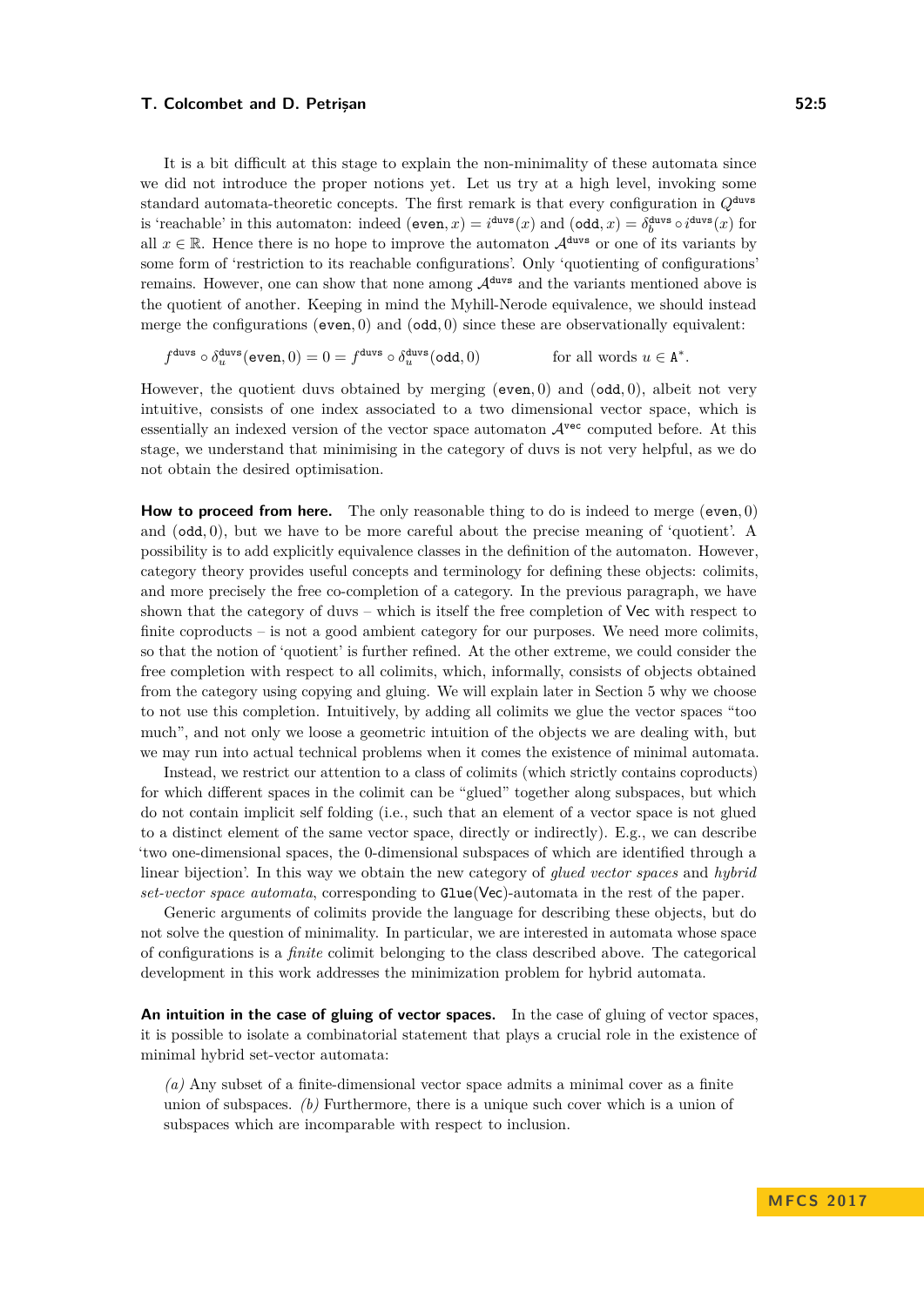## **52:6 Automata in Glued Vector Spaces**

For instance, in the original vector space automaton  $A^{vec}$ , the states that are reachable in fact all belong to  $\mathbb{R} \times \{0\} \cup \{0\} \times \mathbb{R}$ , and this is the minimal cover as in (a) of these reachable configurations. This subset of  $\mathbb{R}^2$  has the structure of two  $\mathbb{R}$ -spaces. These happen to intersect at  $(0,0)$ , hence it is necessary to glue them at 0 to faithfully represent this set of reachable configurations. Thanks to (b) this decomposition is canonical, and hence can be used for describing the automaton.

# <span id="page-5-0"></span>**3 Automata in a category**

In this section, we provide the general definition for a (finite word) automaton in a category. We also isolate properties guaranteeing the existence of minimal automata. Though presented differently, the material in the first subsection is essentially a slight variation around the work of Arbib and Manes [\[3\]](#page-12-0), which introduced a notion of automaton in a category and, moreover, highlighted the connection between factorization systems of the ambient category, duality and minimization. In the remaining subsections we develop a refinement of this approach to minimization, and introduce a notion of factorization system through a subcategory.

# **3.1 Automata in a category, initial automaton, final automaton**

 $\triangleright$  **Definition 3.1** (automata). Let C be a locally small category, I and F be objects of C, and A be some alphabet. An *automaton* A *in the category* C (over the alphabet A), for short a C*, I, F-automaton* (or simply C*-automaton* when *I* and *F* are obvious in the context), is a tuple  $(Q, i, f, \delta)$ , where *Q* is an object in *C* (called the *state object*),  $i: I \to Q$  and  $f: Q \to F$ are morphisms in C (called *initial* and *final morphisms*), and  $\delta: A \to C(Q, Q)$  is a function associating to each letter  $a \in A$  a morphism  $\delta_a: Q \to Q$  in C. We extend the function  $\delta$  to  $A^*$ as with  $\delta_{\epsilon}$  being the identity morphism on *Q* and  $\delta_{wa} = \delta_a \circ \delta_w$  for all  $a \in A$  and  $w \in A^*$ .

A morphism of  $C, I, F$ -automata  $h: A \to A'$  is a morphism  $h: Q \to Q'$  in C between the state objects which commutes with the initial, final and transition morphisms:

$$
I \xrightarrow{i} \begin{array}{ccc} Q & Q & \xrightarrow{\delta_a} Q & Q \\ \downarrow h & h & \downarrow h & h \\ \downarrow i' & Q' & Q' & \xrightarrow{\delta_a'} Q' & Q' & f' \end{array} \qquad (1)
$$

► **Example 3.2.** The two guiding instantiation of this definition are as follows. When the category C is Set,  $I = 1$  and  $F = 2$ , we recover the standard notion of a deterministic and complete automaton (over the alphabet  $A^*$ ). In the second case, when  $C$  is Vec over a base field K,  $I = K$  and  $F = K$ , we obtain K-weighted automata. Indeed, if Q is isomorphic to  $\mathbb{K}^n$  for some natural number *n*, then linear maps *i*:  $\mathbb{K} \to Q$  are in one-to-one correspondence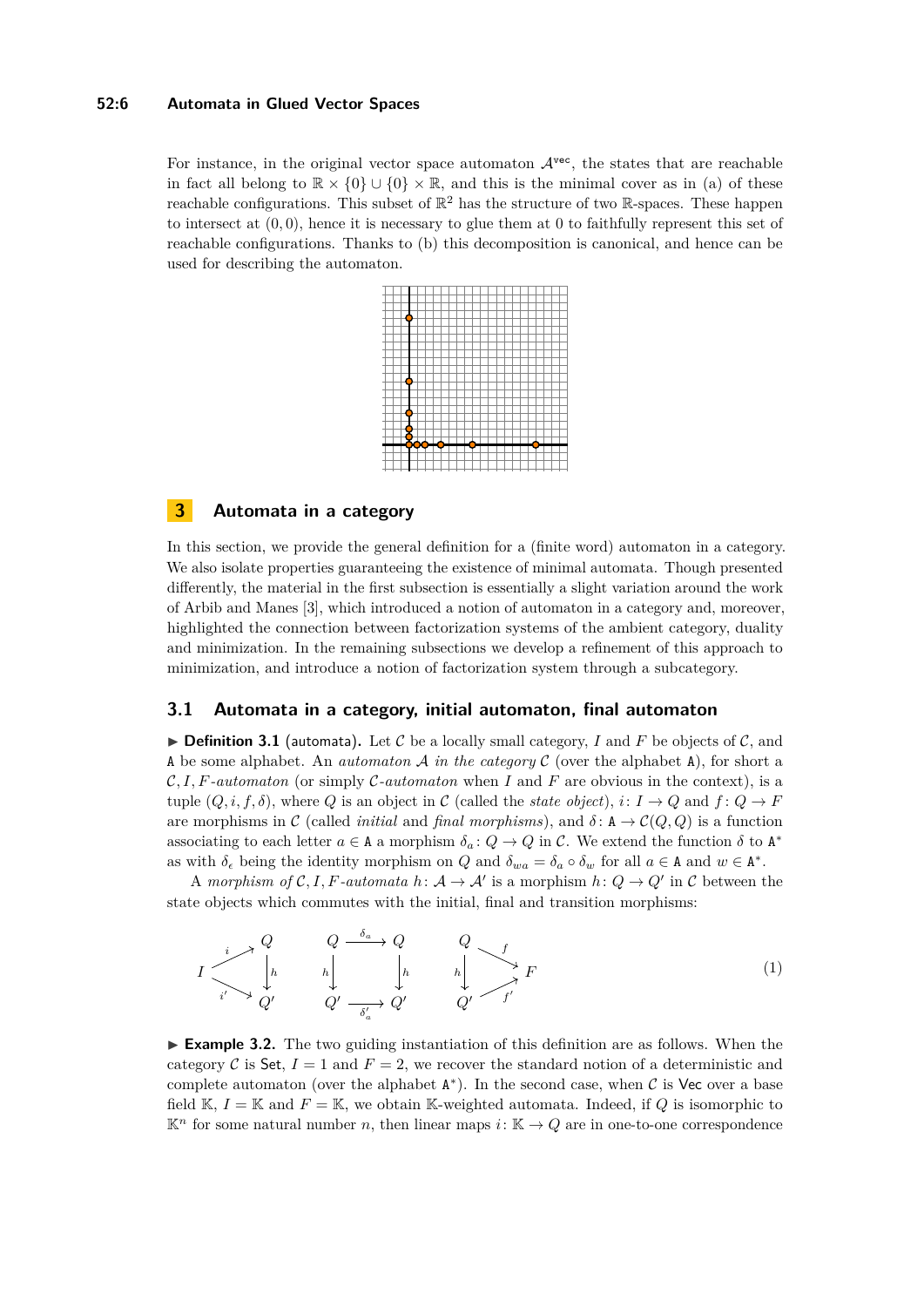with vectors  $\mathbb{K}^n$ . The same holds for linear maps  $f: Q \to \mathbb{K}$ , hence *i* and *f* are simply selecting an initial, respectively, a final vector.

 $\triangleright$  **Definition 3.3** (languages and language accepted). A C, I, F-language (or C-language when I and *F* are clear from the context) is a function  $L: \mathbb{A}^* \to \mathcal{C}(I, F)$ . We say that A *accepts the language L* if  $L(w) = [A](w) := f \circ \delta_w \circ i$  for all  $w \in A^*$ . Let  $\text{Auto}_\mathcal{C}(L)$  denote the *category of*  $C, I, F$ *-automata for*  $L$ , that is, the category whose objects are  $C, I, F$ -automata that accept the language L and whose arrows are morphisms of  $\mathcal{C}, I, F$ -automata<sup>[3](#page-6-0)</sup>.

<span id="page-6-1"></span>▶ Lemma 3.4. *If the coproduct*  $\prod_{w \in A^*} I$  *exists in*  $C$ *, then* Auto<sub>C</sub>(*L*) *has an initial ob-* $\int \int \int f(x) \, dx \, dx$  *f the product*  $\prod_{w \in A^*} F$  *exists in* C, then  $\textsf{Auto}_\mathcal{C}(L)$  *has a final object* final  $\int_C (L)$ *.* 

In the case of Set, these automata are well known. The first one has as states  $A^*$ , as initial state  $\varepsilon$ , and when it reads a letter *a*, its maps *w* to *wa*. Its final map sends the state *w* to  $L(w)(0)$ . There exists one and exactly one morphism from this automaton to each automata for the same language. The generalisation of this construction is that the state space is the coproduct of *A*<sup>∗</sup> -many copies of *I*. The final automaton is known as the automaton of 'residuals'. Its set of states are the maps from A ∗ to 2. The initial state is *L* itself, and when reading a letter *a*, the state *S* is mapped to  $w \mapsto S(aw)$ . The final map sends *S* to  $S(\varepsilon)$ . The generalisation of this construction is that the state space is the product of *A*<sup>∗</sup> -many copies of *F*.

# **3.2 Factorizations through a subcategory**

It is important in the development of this paper to distinguish the category  $\textsf{Auto}_\mathcal{C}(L)$  in which the initial and final automata for a language *L* exist (recall Lemma [3.4\)](#page-6-1) and which contains 'infinite automata', from the subcategory, named  $\textsf{Auto}_\mathcal{S}(L)$  that is used for the concrete automata (with state object in  $S$ ) which are intended to be algorithmically manageable. In this section, we provide the concept of factorizing through a subcategory, which articulates the relation between these two categories.

**Definition 3.5** (factorization through a subcategory). Assume S is a subcategory of C. An arrow  $f: X \to Y$  in C is called S-small if it factors through some object S of S, that is, f is the composite  $X \xrightarrow{u} S \xrightarrow{v} Y$  for some  $u: X \to S$  and  $v: S \to Y$ .

A *factorization system through* S on C (or simply a *factorization system on* C if  $C = S$ ) is a pair  $(E_S, M_S)$  where  $E_S$  and  $M_S$  are classes of arrows in C so that the codomains of all arrows in  $E_S$ , the domains of all arrows in  $M_S$  are in  $S$ , and the following conditions hold:

- **1.**  $E_S$  and  $M_S$  are closed under composition with isomorphisms in S, on the right, respectively left side.
- **2.** All S-small arrows in C have an  $(E_S, M_S)$ -factorization, that is, if  $f: X \to Y$  factors through an object of S, then there exists  $e \in E_S$  and  $m \in M_S$ , such that  $f = m \circ e$ .
- **3.** The *unique*  $(E_S, M_S)$ *-diagonalization property* holds: for each commutative diagram

$$
X \xrightarrow{e} T
$$
  
\n
$$
f \downarrow \swarrow u \qquad g
$$
  
\n
$$
S \xrightarrow{m} Y
$$
  
\n
$$
(2)
$$

<span id="page-6-0"></span><sup>3</sup> If A accepts the language L and  $h: \mathcal{A} \to \mathcal{A}'$  is a morphism of C, I, F-automata, then  $\mathcal{A}'$  also accepts the language *L*. Hence,  $\text{Auto}_\mathcal{C}(L)$  is a 'connected component' in the category of all  $\mathcal{C}, I, F$ -automata.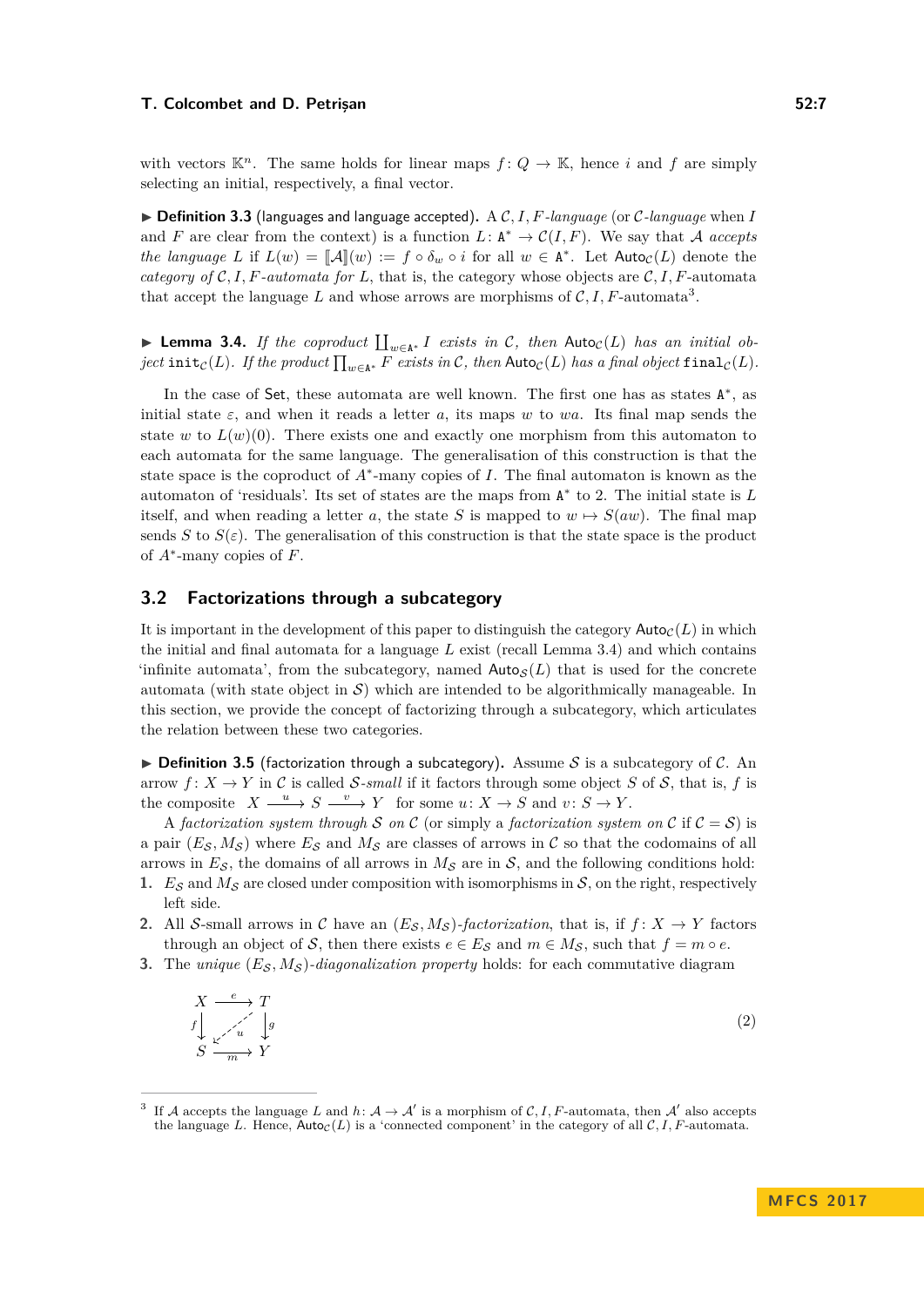## **52:8 Automata in Glued Vector Spaces**

with  $e \in E_S$  and  $m \in M_S$ , there exists a unique *diagonal*, that is, a unique morphism  $u: T \to S$  such that  $u \circ e = f$  and  $m \circ u = g$ .

Using standard techniques, we can prove that whenever  $(E_S, M_S)$  is a factorization system through  $S$  on  $C$ , both classes  $E_S$  and  $M_S$  are closed under composition, their intersection consists of precisely the isomorphisms in  $S$ , and, as expected, that  $(E_S, M_S)$ -factorizations of  $S$ -small morphisms are unique up to isomorphism.

**Example 3.6.** Instantiating  $(C, S)$  to be (Set, Set<sub>fin</sub>) yields a natural factorization system through Set $_{fin}$  on Set (as the restriction of the standard (epi,mono)-factorization system on Set to  $Set_{fin}$ -small morphisms, i.e., the maps of finite image). Over these categories  $Set_{fin}$ -automata are deterministic finite state automata inside the more general category of Set-automata which are deterministic (potentially infinite) automata. The example (Vec, Vec<sub>fin</sub>) was already mentioned. In this case, being  $Vec_{fin}$ -small is equivalent to having finite rank.

Notice that for  $(C, S) = (Set, Set_{fin})$  or  $(Vec, Vec_{fin})$ , the factorization systems through the subcategories are obtained simply by restricting the factorization systems on Set, respectively Vec. This is because, in these cases  $S$  is closed under quotients and subobjects in  $C$ . The category  $\text{Glue}_{fin}(\text{Vec}_{fin})$  used in this paper is closed under quotients, but in general not under subobjects (and this is the important reason for this extension of the standard notion of factorization). This is also a case in which there is a factorization system in the category  $\mathcal{C}$ , that coincide over S with factorizing through S, but for which factorizing in C of an S-small morphism and factorizing it through  $S$  yield different results.

A factorization system on  $\mathcal C$  lifts naturally to categories of  $\mathcal C$ -valued functors. Automata being very close in definition to such a functor category, factorization systems also lift to them. Lemma [3.7](#page-7-0) shows that this is also the case for factorization systems through  $S$ , assuming of course that the input and output objects *I* and *F* belong to S.

<span id="page-7-0"></span>**Lemma 3.7.** *Whenever*  $(E_S, M_S)$  *is a factorization system through a category* S *then*  $(E_{\text{Auto}_{\mathcal{S}}(L)}, M_{\text{Auto}_{\mathcal{S}}(L)})$  *is a factorization system through*  $\text{Auto}_{\mathcal{S}}(L)$  *for the category*  $\text{Auto}_{\mathcal{C}}(L)$ *, where*  $E_{\text{Autos}(L)}$  *(resp.*  $M_{\text{Autos}(L)}$ *) contains these*  $\text{Auto}_C(L)$ *-morphisms that belong to*  $E_S$ *(resp. to*  $M_S$ *)* as C-morphisms.

# **3.3 Minimization through a subcategory**

In this section, we show how the joint combination of having initial and final automata for a language, as given by Lemma [3.4,](#page-6-1) together with a factorization system through a subcategory  $S$  yields the existence of a minimal  $S$ -automaton for small  $C$ -languages.

We make the *following assumptions*:  $(E_S, M_S)$  is a factorization system through S on C, and *L* is a *C*-language accepted by some *S*-automaton such that there exist an initial  $\text{init}_{\mathcal{C}}(L)$ C-automaton and a final C-automaton final  $\mathcal{C}(L)$  for L.

 $\triangleright$  **Definition 3.8** (minimal automaton). The *minimal* C-automaton for L, denoted min<sub>S</sub>(L), is the<sup>[4](#page-7-1)</sup> S-automaton for *L* obtained by  $(E_{\text{Auto}_{\mathcal{S}}(L)}, M_{\text{Auto}_{\mathcal{S}}(L)})$ -factorization of the unique Auto<sub>S</sub> $(L)$ -small morphism from  $\text{init}_C(L)$  to  $\text{final}_C(L)$ .

<span id="page-7-2"></span> $\triangleright$  **Theorem 3.9.** For all S-automata A for L satisfying the above assumptions, we have

 $\min_{\mathcal{S}}(L) \cong \text{obs}_{\mathcal{S}}(\text{reach}_{\mathcal{S}}(\mathcal{A})) \cong \text{reach}_{\mathcal{S}}(\text{obs}_{\mathcal{S}}(\mathcal{A})),$ 

*in which*

<span id="page-7-1"></span><sup>&</sup>lt;sup>4</sup> It is unique up to isomorphism according to the diagonal property.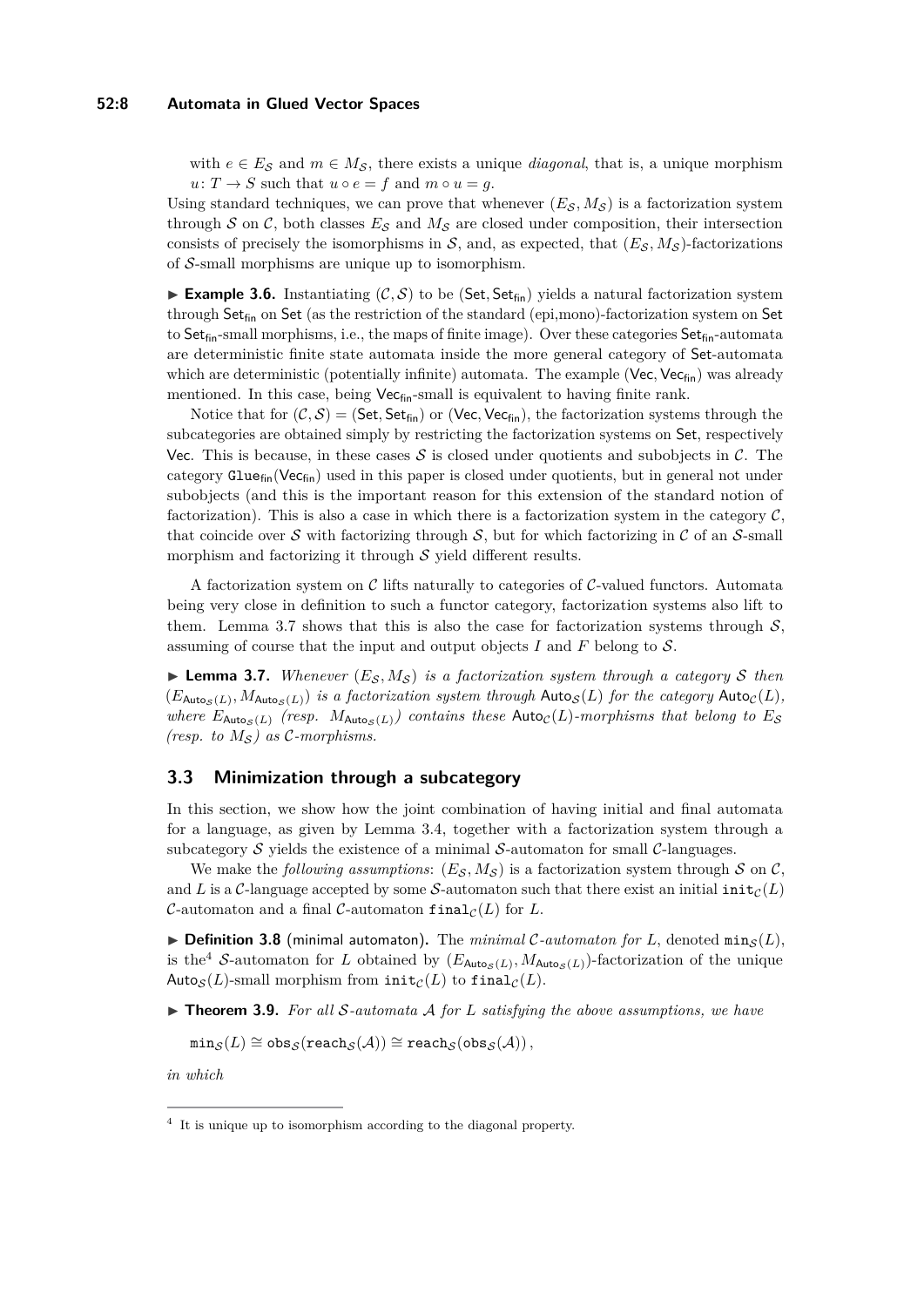- $\texttt{reach}_{\mathcal{S}}(\mathcal{A})$  *is the result of applying an*  $(E_{\text{Auto}_{\mathcal{S}}(L)}, M_{\text{Auto}_{\mathcal{S}}(L)})$ -factorization to the unique Auto<sub>S</sub> $(L)$ -morphism from init<sub>C</sub> $(L)$  *to*  $A$ *, and*
- $\cos(S(\mathcal{A}))$  *is the result of applying an*  $(E_{\text{Auto}_{\mathcal{S}}(L)}, M_{\text{Auto}_{\mathcal{S}}(L)})$ *-factorization to the unique*  $\mathcal{L}_{\mathcal{A}}$ Auto<sub>S</sub> $(L)$ -morphism from A to final<sub>C</sub> $(L)$ .

This theorem does not only state the existence of a minimal automaton, it also makes transparent how to make effective its construction: if one possesses both an implementation of reach<sub>S</sub> and obs<sub>S</sub>, then their sequencing minimises an input automaton. From the above theorem it immediately follows that  $\min_{\mathcal{S}}(L)$  is both an  $E_{\text{Auto}_{\mathcal{S}}(L)}$ -quotient of a  $M_{\text{Auto}_{\mathcal{S}}(L)}$ subobject of A and a  $M_{\text{Autog}(L)}$ -subobject of an  $E_{\text{Autog}(L)}$ -quotient of A: the minimal automaton divides every other automaton for the language.

**Proof idea.** The proof is contained in the following commutative diagram, in which  $\rightarrow$ denotes  $\textsf{Auto}_{\mathcal{C}}(L)$ -morphisms in  $E_{\textsf{Auto}_{\mathcal{S}}(L)}$ , and  $\rightarrowtail \textsf{Auto}_{\mathcal{C}}(L)$ -morphisms in  $M_{\textsf{Auto}_{\mathcal{S}}(L)}$ :



That  $\mathrm{obs}_{\mathcal{S}}(\mathtt{reach}_{\mathcal{S}}(\mathcal{A}))$  is an  $(E_{\mathsf{Aut}\mathfrak{os}(L)},M_{\mathsf{Aut}\mathfrak{os}(L)})$ -factorization of the unique  $\mathsf{Aut}\mathfrak{o}_\mathcal{C}(L)$ morphism from  $\text{init}_{\mathcal{C}}(L)$  to  $\text{final}_{\mathcal{C}}(L)$  follows since  $E_{\text{Auto}_{\mathcal{S}}(L)}$  is closed under composition. By the unique diagonal property, it is isomorphic to  $\min_{\mathcal{S}}(L)$ . The case  $\text{reach}_{\mathcal{S}}(\text{obs}_{\mathcal{S}}(\mathcal{A}))$  is  $\blacksquare$ symmetric.

# **3.4 A special case of factorization through**

So far, the description of factorization and minimization of automata is very generic. Hereafter, the classes  $E_{\mathcal{S}}$  and  $M_{\mathcal{S}}$  are constructed along a particular principle which we describe now. In the next sections we will instantiate this construction when S is the subcategory Glue $_{fin}$ (Vec $_{fin}$ ) of glued vector spaces.

In this section we fix an  $(E, M)$ -factorization system on C and a subcategory  $S \hookrightarrow C$ .

**Definition 3.10.** An S-extremal epimorphism<sup>[5](#page-8-0)</sup> in C is an arrow  $e: X \to S$  in C, with S an object in S, such that if  $e = m \circ g$  where m is in M with domain in S, then m is an isomorphism. We set  $M_{\mathcal{S}}$  to be the class of arrows in *M* with domain in  $\mathcal{S}$ , and  $E_{\mathcal{S}}$  to be the class of  $S$ -extremal epimorphisms.

**Definition 3.11.** An  $M_S$ -subobject in S of an object X of C is an equivalence class up to isomorphism of a morphism  $S \to X$  belonging to M, where S is an object of S. The  $M_{\mathcal{S}}$ -subobject  $S \to X$  is called *proper* if it is not an isomorphism.

- <span id="page-8-2"></span>▶ **Lemma 3.12.** *Assume the following conditions hold:*
- **1.** *all arrows in*  $M$  *are monomorphisms in*  $C$ *,*
- **2.** S is closed under E-quotients, i.e., if  $e: S \to T$  is in E with S in S, then T is isomorphic *to an object of* S*,*
- <span id="page-8-1"></span>**3.** *the intersection of a nonempty set of*  $M_S$ -subobjects of an object X of C exists and is an *MS-subobject of X, and,*

<span id="page-8-0"></span> $5$  Note that S-extremal epimorphisms need not be epimorphisms in C.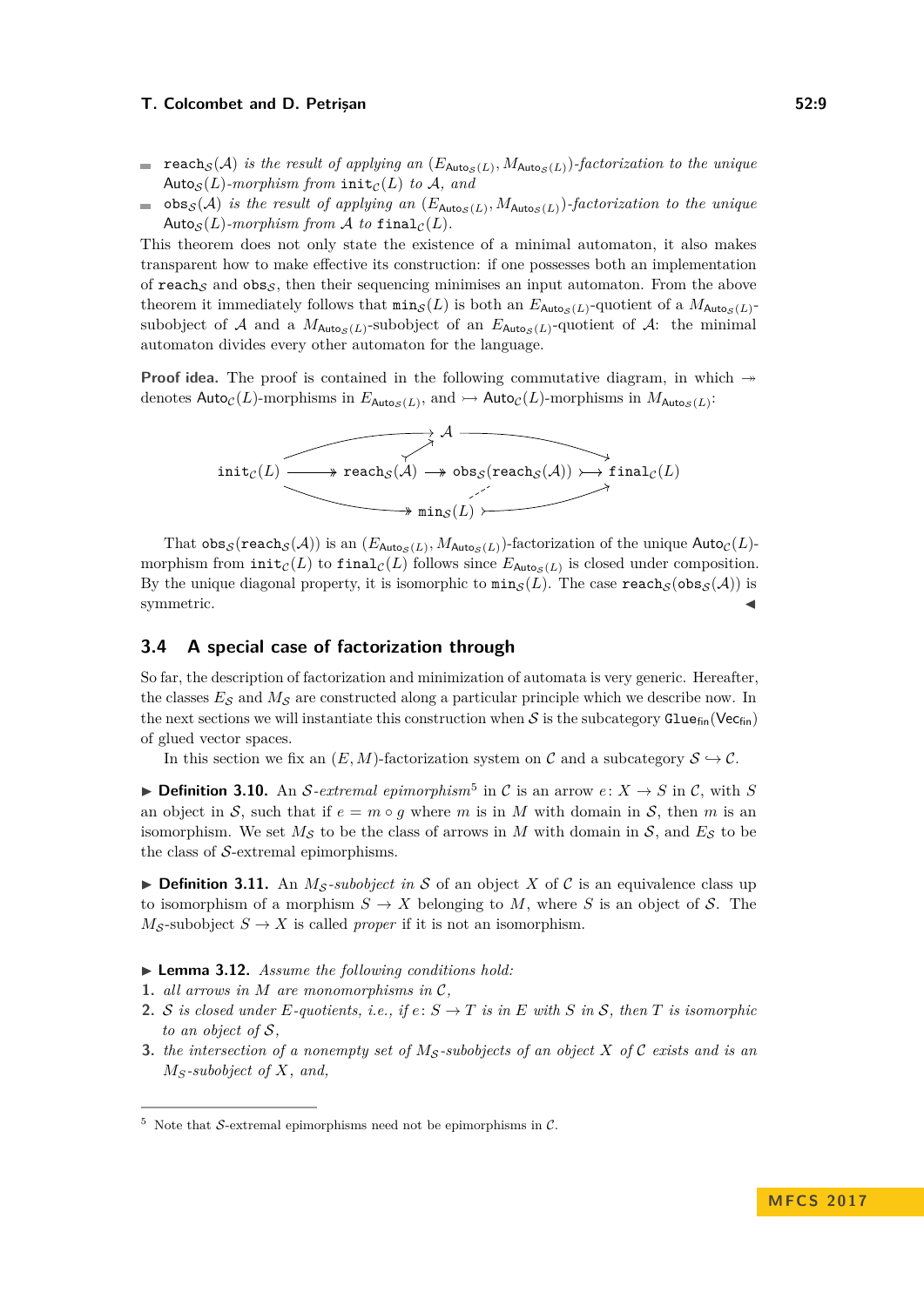## **52:10 Automata in Glued Vector Spaces**

**4.** *the pullback of an*  $M_{\mathcal{S}}$ -subobject  $m: S \to T$  *of*  $T$  *along a morphism*  $T' \to T$  *in*  $S$  *is an*  $M_{\mathcal{S}}$ -subobject of  $T'$ .

*Then*  $(E_S, M_S)$  *is a factorization system through* S *on* C.

The next lemma ensures that condition [3](#page-8-1) of Lemma [3.12](#page-8-2) can be replaced with the weaker version involving only binary intersections of  $M<sub>S</sub>$ -subobjects, provided that any infinite descending chain of  $M<sub>S</sub>$ -subobjects eventually stabilises (of course, up to isomorphism).

<span id="page-9-2"></span> $\triangleright$  **Lemma 3.13.** Assume that there are no infinite descending chains of proper  $M_S$ -subobjects

 $X \longleftrightarrow S_1 \longleftrightarrow S_2 \longleftrightarrow \dots$ 

and furthermore that the intersection of any two  $M<sub>S</sub>$ -subobjects of an object X of C exists *and is an M*<sup>S</sup> *-subobject of X, then condition [3](#page-8-1) in the hypothesis of Lemma [3.12](#page-8-2) holds.*

The proof simply uses finite partial intersections in order to create a strictly descending chain of  $M<sub>S</sub>$ -subobjects. By assumption, this construction has to stop, and the last element of the sequence happens to be the intersection of the entire family.<sup>[6](#page-9-1)</sup>

# <span id="page-9-0"></span>**4 Gluing of categories**

We turn now to the central construction of this paper: given a category  $\mathcal C$  and a subcategory  $\mathcal S$ , we construct a category  $\text{Glue}(\mathcal{C})$  of "gluings of objects in C" that has both C and  $\text{Glue}_{\text{fin}}(\mathcal{S})$  – the category of "finite gluings of objects in  $S$ " – as subcategories. Under proper assumptions on C and S, the resulting pair  $(\text{Glue}(C), \text{Glue}_{fin}(S))$  satisfies the assumption required for constructing minimisable automata for  $\text{Glue}(\mathcal{C})$ -languages. Taking  $\mathcal{C} = \text{Vec}$  and  $\mathcal{S} = \text{Vec}_{fin}$ we obtain the construction informally described in Section [2.](#page-2-0)

Throughout this section we assume that  $\mathcal C$  is equipped with a  $(E, M)$ -factorization system consisting of strong epimorphisms and monomorphisms.

## **4.1 The free gluing of a category**

When  $\mathcal C$  is small, it is well known that the Yoneda embedding of  $\mathcal C$  into the category of presheaves over  $\mathcal C$  is a free completion of  $\mathcal C$  under colimits of small diagrams. For a possibly large category, one has to consider instead the category of small presheaves, i.e. small colimits of representable ones, see for example [\[9\]](#page-13-3). For our purposes, we found more illuminating and direct to use a syntactic way of describing the colimit completion of a category.

**The category of diagrams.** Assume C is a locally small category. The *free colimit completion of* C is the category  $Diag(C)$  whose objects are *diagrams*  $F: D \to C$  and morphisms between two diagrams  $\mathbf{F} : \mathcal{D} \to \mathcal{C}$  and  $\mathbf{G} : \mathcal{E} \to \mathcal{C}$  will be given in Definition [4.1.](#page-10-0)

To this end we define an equivalence relation on arrows from an arbitrary object *X* of C to the objects in the image of G. Assume  $e, e'$  are objects in  $\mathcal{E}$ . We consider the least equivalence relation  $\sim_{\mathsf{G}}$  which contains all pairs  $(g, g')$ , where  $g: X \to \mathsf{G}e$ ,  $g' : X \to \mathsf{G}e'$  are such that there exists  $j: e \to e'$  a map in  $\mathcal E$  with  $\mathsf{G} j \circ g = g'$ , i.e., the diagram below commutes.

<span id="page-9-1"></span><sup>6</sup> The attentive reader will have recognised in this argument part of the reason why every subset of a finite-dimensional vector space admits a minimal cover as a finite union of subspaces.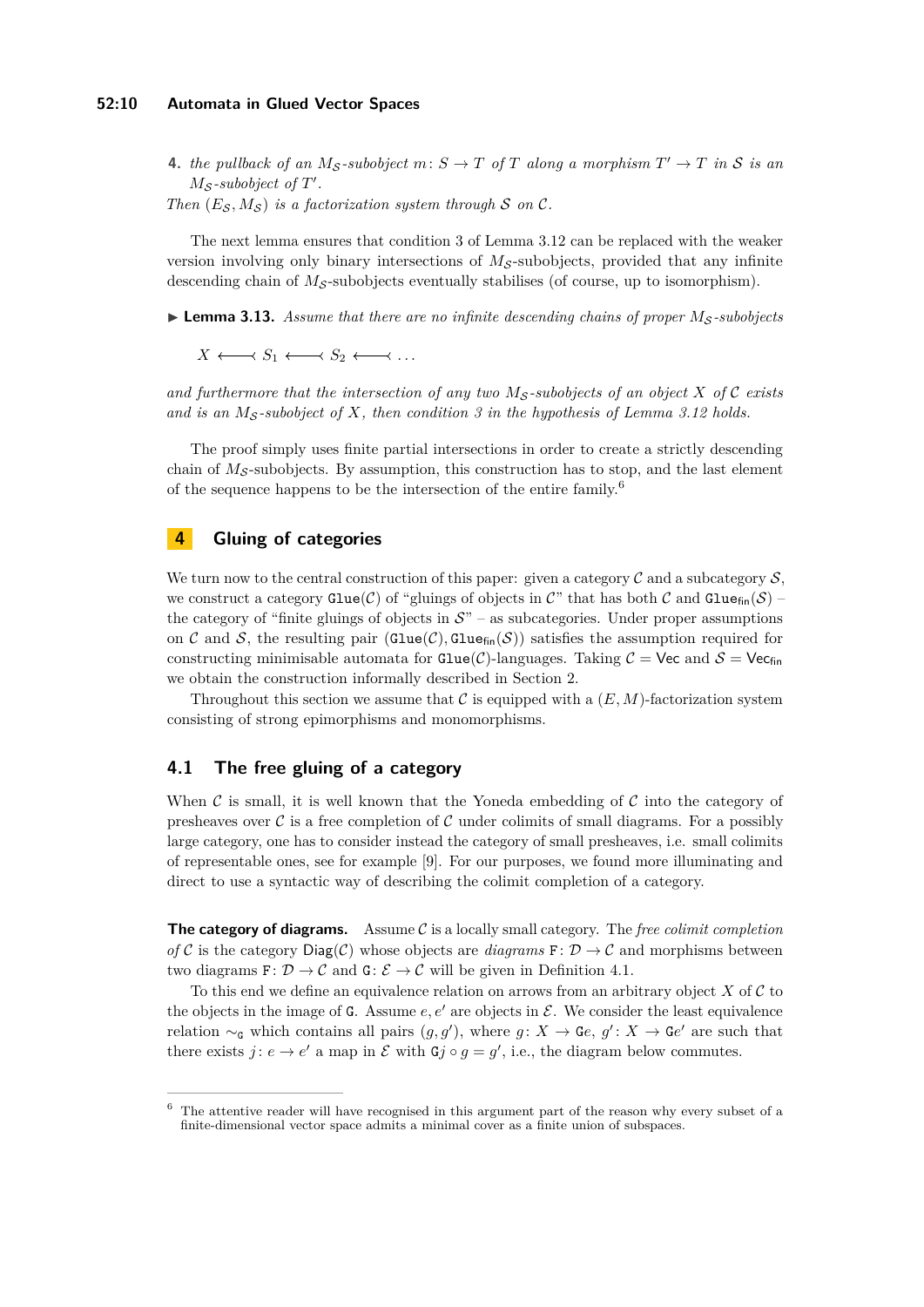We denote by  $\widehat{G}(X)$  the equivalence classes of the relation  $\sim_{\mathsf{G}}$ .

<span id="page-10-0"></span>**► Definition 4.1.** A morphism between diagrams  $\mathbf{F}$ :  $\mathcal{D} \to \mathcal{C}$  and  $\mathbf{G}$ :  $\mathcal{E} \to \mathcal{C}$  is a map f which associates to each object *d* in D an equivalence class  $f(d) \in \widehat{G}(Fd)$ , such that whenever  $u: d \to d'$  is a morphism in D and  $g: Fd' \to Ge$  is in the equivalence class  $f(d')$ , then  $g \circ Fu$ is in the equivalence class  $f(d)$ .

**The subcategory of gluings.** We are now ready to define the category  $Glue(\mathcal{C})$ , which is a restriction of  $Diag(\mathcal{C})$  to *M*-diagrams (see below), that is, to diagrams that intuitively 'do not quotient'. Recall that  $\mathcal C$  has a factorization system  $(E, M)$  in which  $E$  are the strong epimorphisms and *M* are the monomorphisms.

**► Definition 4.2** (glued category). An *M*-cocone over a diagram  $\mathbf{F}$ :  $\mathcal{D} \to \mathcal{C}$  is a cocone  $(u_d: \mathrm{F}d \to X)_{d \in \mathcal{D}}$  such that all the structural components of the cocone  $u_d$  are in *M*. An *M-diagram* is a diagram that has an *M*-cocone.

The *glued category*  $\text{Glue}(\mathcal{C})$  is the subcategory of  $\text{Diag}(\mathcal{C})$  over the *M*-diagrams  $\mathbf{F} \colon \mathcal{D} \to \mathcal{C}$ . Let Gluef<sub>in</sub>(C) the subcategory of Glue(C) that has as objects the finite diagrams of Glue(C).

Notice that, if F is such a diagram, then we can show that for each morphism  $v : d \to d'$  in D, we have that  $Fu: Fd \to Fd'$  is in M (however this is not a characterisation). Also, if there exists a universal cocone for an *M*-diagram, then this cocone is in particular an *M*-cocone.

<span id="page-10-2"></span> $\blacktriangleright$  **Lemma 4.3.** *If* C *is cocomplete, then* Glue(C) *is a full reflective subcategory of* Diag(C), *and hence*  $\text{Glue}(\mathcal{C})$  *is a cocomplete category. If*  $\mathcal{C}$  *is furthermore complete, then so is*  $\text{Glue}(\mathcal{C})$ *.* 

In the automata theoretic application we have in mind, we use this category in order to construct the initial and final automata for a language.

# **4.2 A factorization system through finite gluings**

The category of most interest for us is the full subcategory  $\text{Glue}_{fin}(\mathcal{S})$  of  $\text{Glue}(\mathcal{C})$  which consists of the finite *M*-diagrams over  $S$ . In this section we construct in particular, under suitable assumptions, a factorization system through  $\text{Glue}_{fin}(\mathcal{S})$  on  $\text{Glue}(\mathcal{C})$ , making use of Lemma [3.12.](#page-8-2) For  $S = \text{Vec}_{fin}$ , this is the category of 'finite gluings of finite vector spaces' that we longly introduced in Section [2.](#page-2-0)

We define the following classes of morphisms in  $\text{Glue}(\mathcal{C})$ .

- $Epi_{\text{glue}(C)}$  consists of the morphisms  $f: F \to G$ , where  $F: D \to C$  and  $F: \mathcal{E} \to C$ , such that for all *e* in  $\mathcal E$  there exists a representative  $f_d$ :  $Fd \to Ge'$  in the equivalence class  $f(d)$  and a morphism  $u: \mathsf{G}e \to \mathsf{G}e'$ , so that  $u \sim_{\mathsf{G}} id_{\mathsf{G}e}$  and  $u$  factors through the image of  $f_d$ .
- $Mono_{\text{Glue}(\mathcal{C})}$  consists of morphisms  $f: \mathbf{F} \to \mathbf{G}$  such that for all morphisms  $u: X \to \mathbf{F}d$  and  $\mathbf{r}$  $v: X \to \mathbf{F}d'$  such that  $f_d \circ u \sim_{\mathbf{G}} f_{d'} \circ v$  (for  $f_d$  and  $f_{d'}$  in the equivalence classes  $f(d)$ , respectively  $f(d')$ , we have that  $u \sim_{\mathbf{F}} v$ .

One can easily verify that the arrows in  $Mono_{Glu}(c)$  are exactly the monomorphisms in Glue(C).<sup>[7](#page-10-1)</sup> The next lemma establishes that under mild conditions on C we have a (strong epi, mono) factorization system on  $\text{Glue}(\mathcal{C})$ .

<span id="page-10-1"></span><sup>7</sup> As a side remark, we should mention that these classes of arrows correspond precisely to the natural transformations between the induced presheaves that are pointwise injective.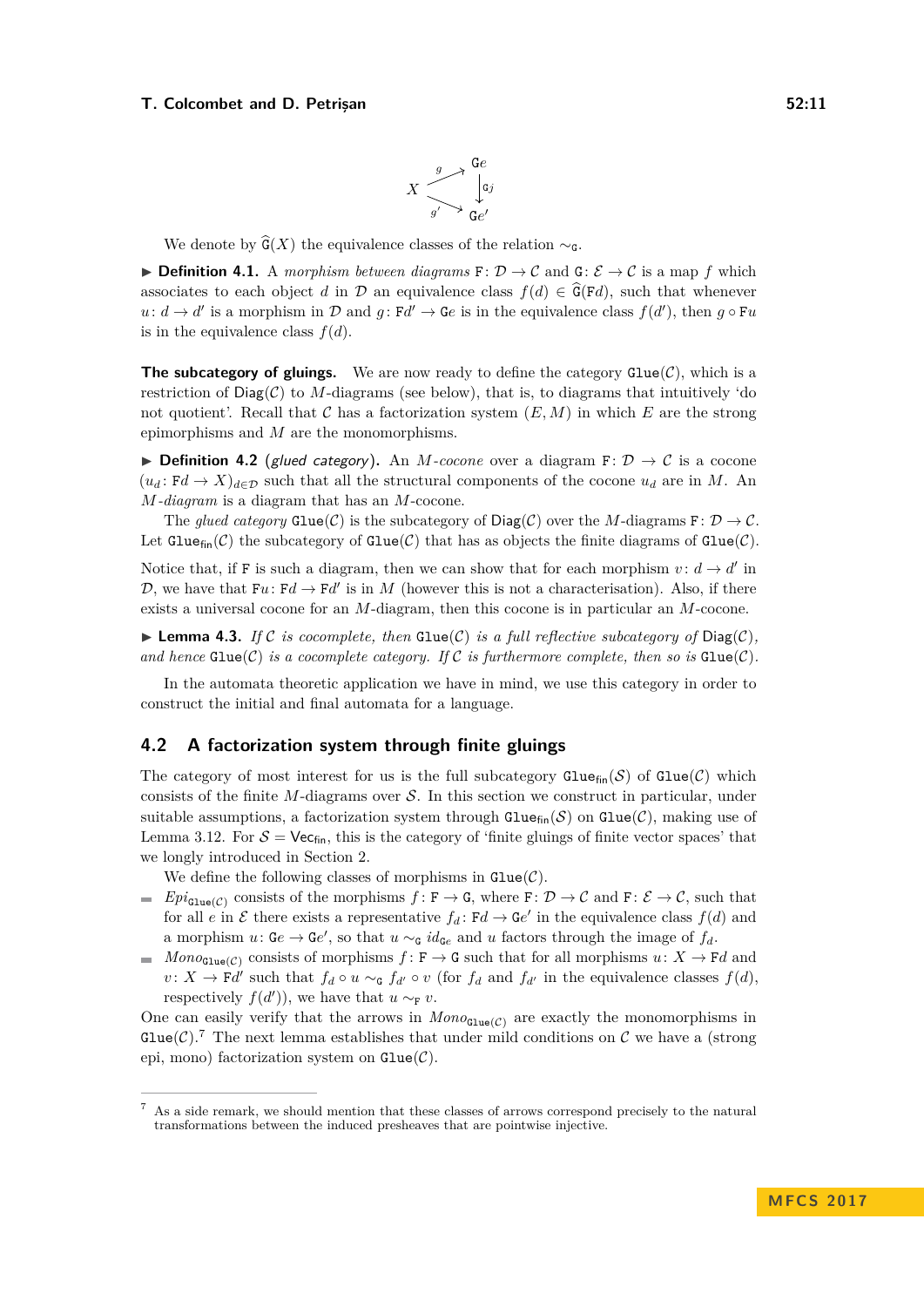## **52:12 Automata in Glued Vector Spaces**

**Lemma 4.4.** *Assume* C has intersections. Then  $(Epi_{\text{glue}(C)}, Mono_{\text{Glue}(C)})$  is a (strong epi, *mono)* factorization system on  $Glue(\mathcal{C})$ .

In what follows we say that a subcategory S of C is *well-behaved* if it satisfies the hypothesis of Lemmas [3.12](#page-8-2) and [3.13](#page-9-2) with respect to the (strong epi, mono) factorization system on C. (In fact condition [3](#page-8-1) of Lemma [3.12](#page-8-2) can be replaced by its binary version.)

<span id="page-11-1"></span> $\triangleright$  **Theorem 4.5.** *Assume* C *has intersections and pullbacks. If the subcategory* S of C *is well-behaved, then*  $Glue_{fin}(\mathcal{S})$  *is a well-behaved subcategory of*  $Glue(\mathcal{C})$ *.* 

**Some ideas about the proof.** This result is an application of Lemmas [3.12](#page-8-2) and [3.13.](#page-9-2) The central combinatorial aspect of this statement is that there exists no infinite strictly descending chains of  $Mono_{\text{Gue}(\mathcal{C})}$ -subobjects in  $\text{Gue}_{\text{fin}}(\mathcal{S})$ . For the sake of contradiction, let us consider a descending sequence of diagrams from  $\text{Glue}_{\text{fin}}(\mathcal{S})$ :

 $\texttt{F}_0 \overset{f_1}{\longleftarrow} \texttt{F}_1 \overset{f_2}{\longleftarrow} \texttt{F}_2 \overset{f_3}{\longleftarrow} \ldots$ 

We have to prove that it is ultimately constant (up to isomorphism). Let the diagrams be  $F_i: \mathcal{D}_i \to \mathcal{S}$  for all *i*. The first step is to consider an *aggregation of mono-diagrams*, that is, we construct a big diagram that aggregates all the F*<sup>i</sup>* 's. At the level of objects this diagram contains the disjoint unions of the  $\mathcal{D}_i$ 's. We call the objects originating from  $\mathcal{D}_i$  of *rank i*. Secondly, we prove a *global homogeneity* property of F: given two arrows  $q: X \to \mathbf{F}d$ , *g*<sup>'</sup>: *X* → **F***d*<sup>'</sup> with *d, d'* at the same rank *i*, then *g* ∼<sub>**F**</sub> *g*<sup>'</sup> if and only if *g* ∼<sub>**F**<sup>*i*</sup> *g*<sup>'</sup>. Finally</sub> we prove the existence of an isomorphism  $g_j$  from  $\mathbf{F}_{j-1}$  to  $\mathbf{F}_j$  for some *j* by analysing the structure of F and using König's lemma.

We come back to the leading example of  $Gluef_{fin}(Vec_{fin})$ -automata. Applying Theo-rem [4.5](#page-11-1) for  $(C, S) =$  (Vec, Vec<sub>fin</sub>) we obtain a factorization system through Glue<sub>fin</sub> (Vec<sub>fin</sub>) on Glue(Vec). Using Lemma [4.3](#page-10-2) and Theorem [3.9](#page-7-2) we derive that hybrid set-vector automata are minimisable.

▶ Corollary 4.6. *For any* Glue(Vec)-language accepted by some Glue<sub>fin</sub>(Vec<sub>fin</sub>)-automaton *there exists a minimal* Gluefin(Vecfin)*-automaton. In particular, any* Vec*-language accepted by a* Vecfin*-automaton has a minimal* Gluefin(Vecfin)*-automaton.*

For the language described in Section [2,](#page-2-0) and for which the minimal vector automaton has a two-dimensional state space, we obtain a minimal  $Glue_{fin}(Vec_{fin})$ -automaton obtained by glueing two one-dimensional spaces at 0. Formally, this is an *M*-diagram  $\mathbf{F} \colon \mathcal{D} \to \mathsf{Vec}_{\mathsf{fin}}$ where D is a three object poset  $\{\perp, 0, 1\}$  with  $\perp \leq 0$  and  $\perp \leq 1$ . The functor F maps 0, 1 to one-dimensional spaces,  $\perp$  to the zero-dimensional space and the morphisms  $\perp \leq 0$  and  $\perp \leq 1$  to its inclusions in the respective one-dimensional spaces.

For another example, consider the language which to a word  $u \in a^*$  associates the value  $\cos(\alpha|u|)$  for some  $\alpha$  which is not a rational multiple of  $\pi$ , and whose minimal vector space automaton has a two-dimensional state space. If we used the factorization in  $\text{Glue}(\text{Vec})$  we would obtain a glueing of infinitely many one-dimensional subspaces (obtained by rotations with angle  $\alpha$ ). Thus, it is crucial for our setting to use the *factorization system through* Gluef<sub>in</sub>(Vec<sub>fin</sub>). In this case, the minimal Gluef<sub>in</sub>(Vec<sub>fin</sub>)-automaton also has just a twodimensional vector space of states.

# <span id="page-11-0"></span>**5 Conclusion**

We have introduced a new way to construct automata which, thanks to category-theoretic insights, admits minimal automata 'by design'. The introductory example of hybrid set-vector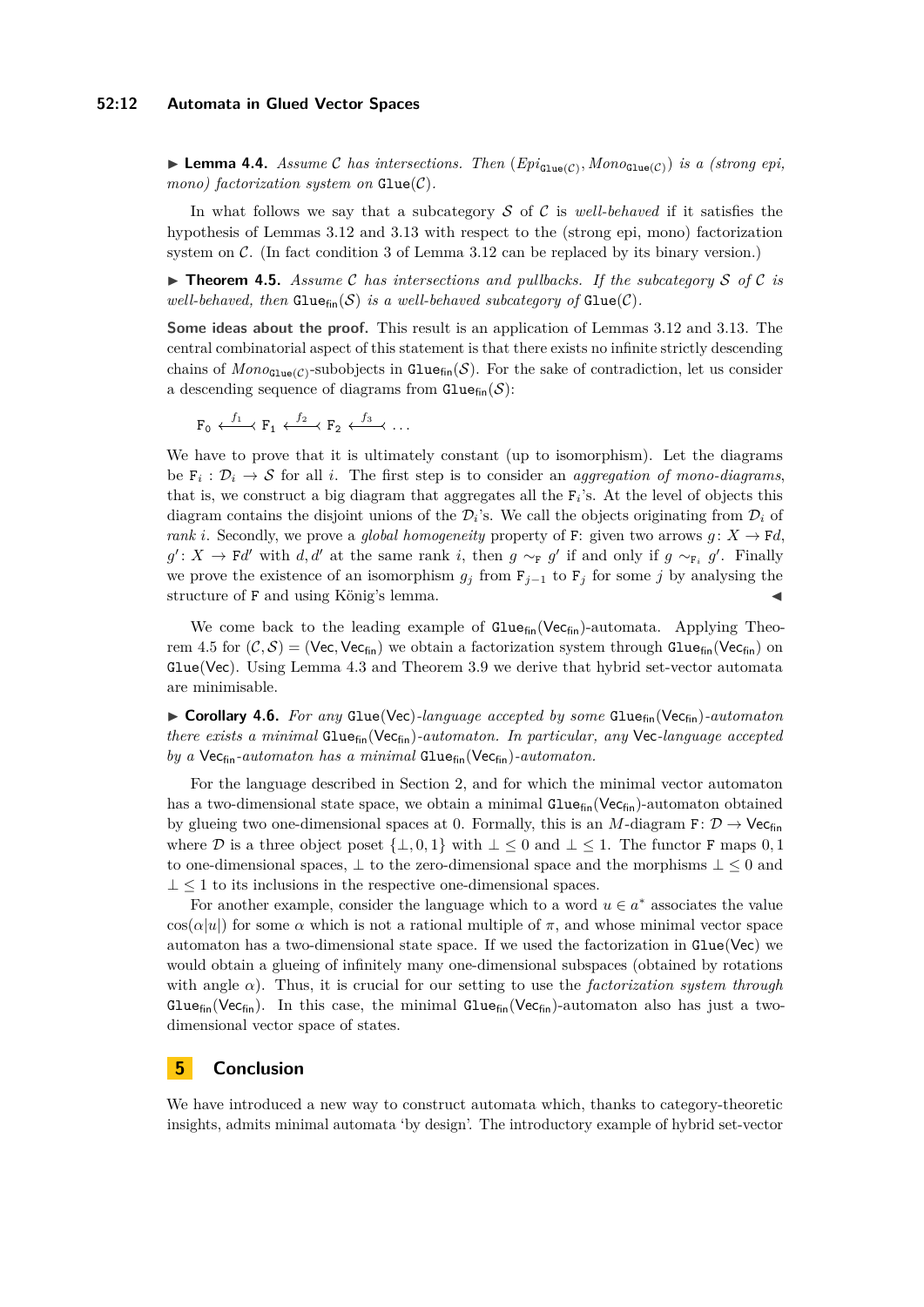automata is a convincing instance of this approach, which has both algorithmic merits (in succinctness of the encoding of the state space) and theoretical merits (in that there exists minimal automata). The closest work to our knowledge is the work of Lombardy and Sakarovitch [\[12\]](#page-13-4) which studies the sequentialisability of weighted automata; in the framework of this paper, this is answering the question whether a vector space automaton is equivalent to a hybrid set-vector automaton for which the state space consists of dimension 1 vector spaces only, glued at 0 (the problem remains open).

At the categorical level, we should say a few words regarding our design choices. First why not use more familiar co-completions such as the Ind-completion of the free co-completion? The answer is that if we did so, we would not obtain the desired behaviour when we restrict our attention to the 'finite' automata. For example finite filtered colimits are not very interesting, while the freely added finite colimits of vector spaces are not closed under quotients in the free co-completion, thus the work in the previous sections cannot be applied.

Another question one may ask is why we haven't used coalgebras, as in [\[2\]](#page-12-5) or in the work of [\[1\]](#page-12-1) on well-pointed coalgebras. First, the factorization through a subcategory, which plays a crucial role in our work, is not developed in that setting. Secondly, we believe that the functorial approach to automata, which neatly combines the dual narrative of automata seen as both algebras and coalgebras is worth saying. As we show in [\[8\]](#page-13-5), we can employ this framework for minimizing subsequential transducers à la Choffrut [\[7\]](#page-13-6) (by interpreting them as automata in a Kleisli category). This is also an example in which the conditions in Lemma [3.4](#page-6-1) are not necessary. We believe, that at least in that situation the functorial approach works slightly smoother than the coalgebraic one [\[11\]](#page-13-7). Also, by changing the input category, we can further extend this work to capture tree automata or algebras (for instance monoids).

In the particular model of hybrid set-vector automata the problem of effectiveness remains: we have proved the existence of a minimal automaton for a language, but obtaining the reachable configurations in an effective way is the subject of ongoing work.

#### **References**

- <span id="page-12-1"></span>**1** Jirí Adámek, Stefan Milius, Lawrence S. Moss, and Lurdes Sousa. Well-pointed coalgebras. *Logical Methods in Computer Science*, 9(3), 2013.
- <span id="page-12-5"></span>**2** Jiří Adámek, Filippo Bonchi, Mathias Hülsbusch, Barbara König, Stefan Milius, and Alexandra Silva. A coalgebraic perspective on minimization and determinization. In *Proceedings of the 15th International Conference on Foundations of Software Science and Computational Structures*, FOSSACS'12, pages 58–73, Berlin, Heidelberg, 2012. Springer-Verlag. [doi:10.1007/978-3-642-28729-9\\_4](http://dx.doi.org/10.1007/978-3-642-28729-9_4).
- <span id="page-12-0"></span>**3** Michael A. Arbib and Ernest G. Manes. Adjoint machines, state-behavior machines, and duality. *Journal of Pure and Applied Algebra*, 6(3):313 – 344, 1975. [doi:10.1016/](http://dx.doi.org/10.1016/0022-4049(75)90028-6) [0022-4049\(75\)90028-6](http://dx.doi.org/10.1016/0022-4049(75)90028-6).
- <span id="page-12-2"></span>**4** Nick Bezhanishvili, Clemens Kupke, and Prakash Panangaden. *Minimization via Duality*, pages 191–205. Springer Berlin Heidelberg, Berlin, Heidelberg, 2012. [doi:10.1007/](http://dx.doi.org/10.1007/978-3-642-32621-9_14) [978-3-642-32621-9\\_14](http://dx.doi.org/10.1007/978-3-642-32621-9_14).
- <span id="page-12-3"></span>**5** Filippo Bonchi, Marcello Bonsangue, Michele Boreale, Jan Rutten, and Alexandra Silva. A coalgebraic perspective on linear weighted automata. *Inf. Comput.*, 211:77–105, February 2012. [doi:10.1016/j.ic.2011.12.002](http://dx.doi.org/10.1016/j.ic.2011.12.002).
- <span id="page-12-4"></span>**6** Filippo Bonchi, Marcello M. Bonsangue, Helle Hvid Hansen, Prakash Panangaden, Jan J. M. M. Rutten, and Alexandra Silva. Algebra-coalgebra duality in Brzozowski's minimization algorithm. *ACM Trans. Comput. Log.*, 15(1):3:1–3:29, 2014.